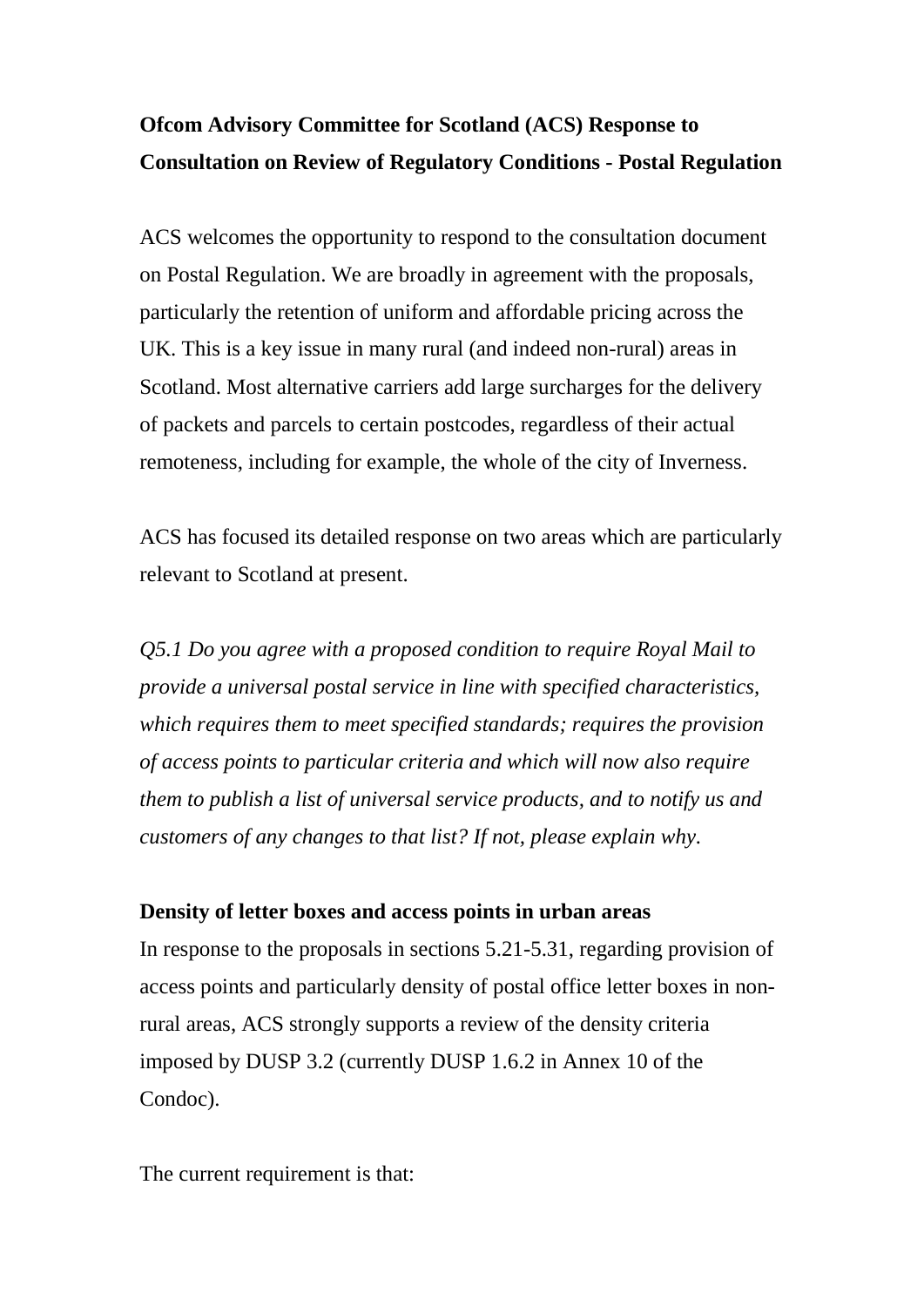(a) in each postcode area where the delivery point density is not less than 200 delivery points per square kilometre not less than 99% of <u>users</u> of postal services are within 500 metres of a <u>letter box</u>, and (b) the distribution of access points capable of receiving the largest relevant postal packets and registered items is such that – i. in the UK as a whole the premises of not less than 95% of users of postal services are within 5 kilometres of such an access point, ii. in all postcode areas the premises of not less than 95% and of users of postal services are within 10 kilometres of such an access point, and such access points are available to the public in accordance with conveniently published schedules

A *postcode area* is the area covered by the letters before the first number of a postcode. For a more rural postcode, this can cover an enormous area; e.g. IV, Inverness, stretches all the way from Forres in the East to the Isle of Skye in the West, and up to Durness and the North coast of Scotland. It also includes a city and several large towns. It is hard to see why those living in these urban areas should not have the same safeguards as those living in smaller settlements in other postcodes. It would be reasonable to give some kind of intermediate target like that under a) above, at least for each postcode district: i.e. the area covered by the alphanumerics before the space, e.g. IV12, Nairn) as well.

Despite the claim in section 5.27 that there has been no 'significant level of complaints about the density of post boxes in urban areas in the past', ACS considers that the positioning of post boxes in urban areas is an important issue. For example, local councillors in Scotland still receive a lot of correspondence concerning the delay in putting up post boxes on new estates. A particular irritant is how long it takes to get Royal Mail to accept that there is a reasonable need for a post box on a new estate, and then the further 6 -12 months it actually takes before they install it. Any